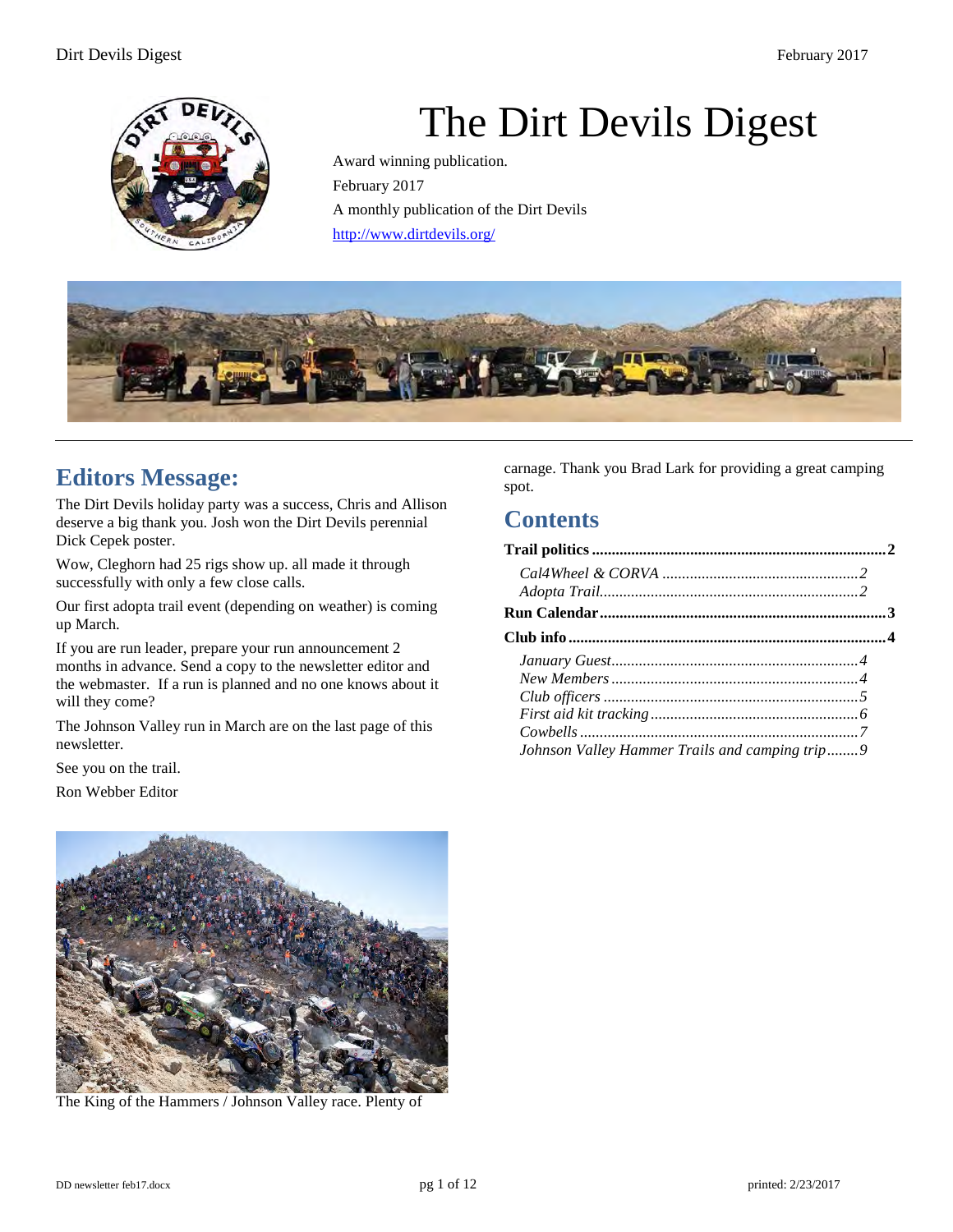# <span id="page-1-0"></span>**Trail politics**

# <span id="page-1-1"></span>**Cal4Wheel & CORVA**

<http://cal4wheel.com/> <http://www.corva.org/> SAC / sierra access coalition



## **Win a new Jeep and keep trails open**

<http://cal4wheel.com/win-a-jeep>

## **So Cal Access Issues**

16<sup>th</sup> comment deadline for a proposal to add 22,462 acres to Joshua Tree National Park (Thank you Keith)

#### *From the Federal Register*

On behalf of the National Park Service (NPS) and subject to valid existing rights, the Secretary of the Interior proposes to withdraw approximately 22,462 acres of public lands for 20 years from all forms of entry, appropriation, or disposal under the public land laws; from location, entry, and patent under the United States mining laws; and from disposition under all laws pertaining to mineral and geothermal leasing, and mineral materials, and all amendments thereto and to transfer administrative jurisdiction over such lands from the Bureau of Land Management (BLM) to the NPS for administration as part of Joshua Tree National Park (JTNP). This notice temporarily segregates the lands for up to 2 years, gives the public an opportunity to comment on the proposed withdrawal application, and announces the date and time of a public meeting.

#### **DATES:**

Comments must be received by February 16, 2017. A public meeting on the proposed withdrawal was held on January 18, 2017 from 6:00 to 9:00 p.m. at UC Riverside Palm Desert, 75080 Frank Sinatra Drive, Palm Desert, California 92211.

#### **Addresses:**

Comments should be sent to the Superintendent at Joshua Tree National Park, 74485 National Park Drive, Twentynine Palms, California 92277.

**For Further Information Contact**: David Smith, Superintendent, Joshua Tree National Park, 760-367-5502 or Doug Herrema, Field Manager, Bureau of Land Management, Palm Springs South Coast Field Office, 760-833- 7100.

#### [Federal Register](http://cal4wheel.us1.list-manage1.com/track/click?u=d3185832a6e86a7032c68d031&id=f3677707dd&e=c2b8e64593)

https://www.gpo.gov/fdsys/pkg/FR-2016-11-18/html/2016-

<span id="page-1-2"></span>

27869.htm?utm\_source=CA4WDA+Updates&utm\_campaign=04a7c2e742-joshua-treeexpansion-011617&utm\_medium=email&utm\_term=0\_d30f6c948f-04a7c2e742-

#### 85599558&mc\_cid=04a7c2e742&mc\_eid=c2b8e64593**Adopta Trail**

Adopta trail run leaders: Josh & Roy

I will assume our trail is covered in snow and once the snow melts will be full of very large ruts.

When you volunteer begin logging your hours when you leave your home and stop the clock when you return home, count hours for each vehicle and each person. We anticipate increasing our hours by doing a better job of calculating time.

The forest service would like at least one person in each adopta trail club to take a first aid class.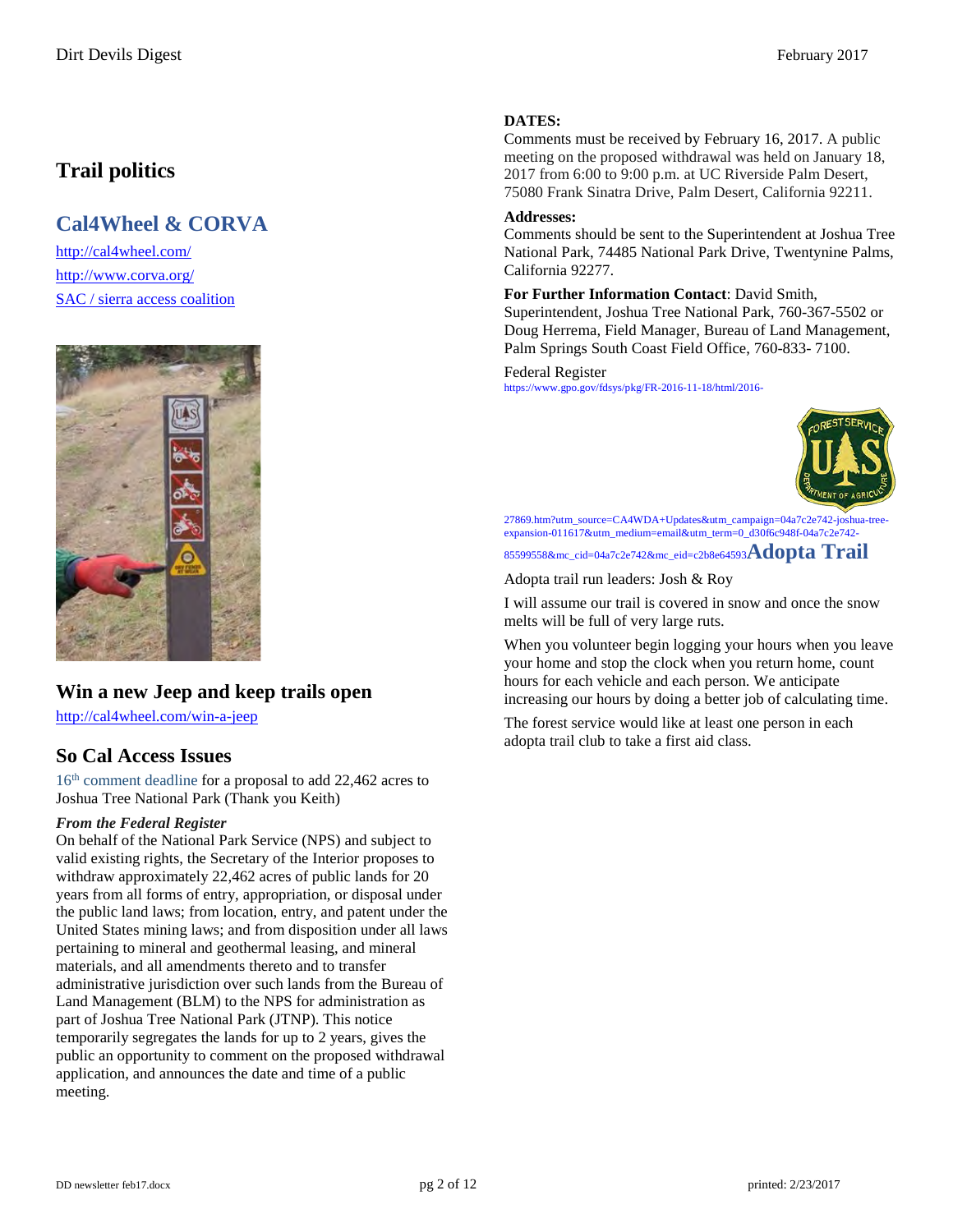## <span id="page-2-0"></span>**Run Calendar**

Adopt a Trail meeting place

8:30am at Rocky's Roadhouse 32150 Hilltop Blvd Running Springs, CA 92382 next to the 76 gas station

## **February 2017**

#### **25th Devils Loop night run**



**Trail Leader:** Ray Kleinhuizen (Cell 714-300-9656) [raykaayy@gmail.com](mailto:raykaayy@gmail.com) (RSVP: yes to trail leader)

**Trail leader is staying (Fri.&Sat.) at the Hampton Inn**, 2710 Lenwood Rd, Barstow CA., (760) 253-2600

**Dry camping** is allowed anywhere in the Stoddard Valley OHV area, This can be done as a day trip but please understand we won't be off the trail until at least 10pm

**Meeting Location:** From LA/OC take the 15 Fwy North to Lenwood Rd. exit. Turn right on Lenwood rd. then left on Mercantile Way by the 76 gas station pull into the dirt area on the right and look for the Jeeps.

**GPW coordinates:** N 34° 50.898", W 117° 04.866"

**Meeting Time:** 5:30 pm, There are several restaurants and gas stations in the area arrive early if you plan to eat before the run.

**Trail description:** We will take a sandy wash from the meet spot to the start of the Devils Loop trail. The devils loop is a moderate trail located in the Stoddard Valley OHV area. This is the trail that the club leads at HDR. The trail has lots of rocks of all sizes and shapes. We start the trail at the gate keeper. The largest obstacle on this trail. Next is a rocky hill climb then back down through a rocky canyon. A few more rocky obstacles takes us to another rocky hill climb. At this point we will loop back through the same rocky canyons and obstacles. Before getting back to the gate keeper we will head east through a narrow wash with a few rocks along the way. We finish the rocky sections of the run with a long rocky canyon with a few drop offs and several big rocks. The return

trip to the Lenwood rd. meet spot is via the sandy wash. There are bypasses for all but one of the rocky obstacles.

**Trail Rating:** Moderate (see Dirt Devils Trail Ratings on our web site.) On a scale from 1 to 10 were 1 is a graded dirt road and 10 is the most difficult hammer trail. Devils Loop is a 6.

**Special Equipment Required:** 33 inch tires with at least one locker is recommended, body/wheel damage is possible. Off road lighting and/or rock lights are recommended.

## **March 2017**

**3rd- 5th** Tierra Del Sol, Desert Safari headquartered out of Johnson Landing RV Park Salton City[. www.tds4x4.com](http://www.tds4x4.com/)

**7th DD meeting** 7:00 p.m.

Zito's Pizza, 2036 Tustin Street, Orange

**11th – 12th** Johnson Valley **(VD)** run leader Josh



For details, go to the last page of this newsletter, page 9.

 **18th Adopta trail Rick**

## **April 2017**

**4th** DD meeting 7:00 p.m. Zito's Pizza, 2036 Tustin Street, Orange

**7th – 9th** El Mirage run **(M)** Leader Jim & Karen

**8 – 16th** Easter Jeep Safari Moab

**22nd – 23rd** Corral Canyon **(D)** run leader Danny W

**29th** Heartbreak Ridge **(M)** Jack & Zoe

## **May 2017**

2<sup>nd</sup> DD meeting 7:00 p.m. Zito's Pizza, 2036 Tustin Street, Orange

**4th – 6th** Jeep Jamboree Big Bear non club event

**12th – 14th** overland Expo Flagstaff, AZ non club event,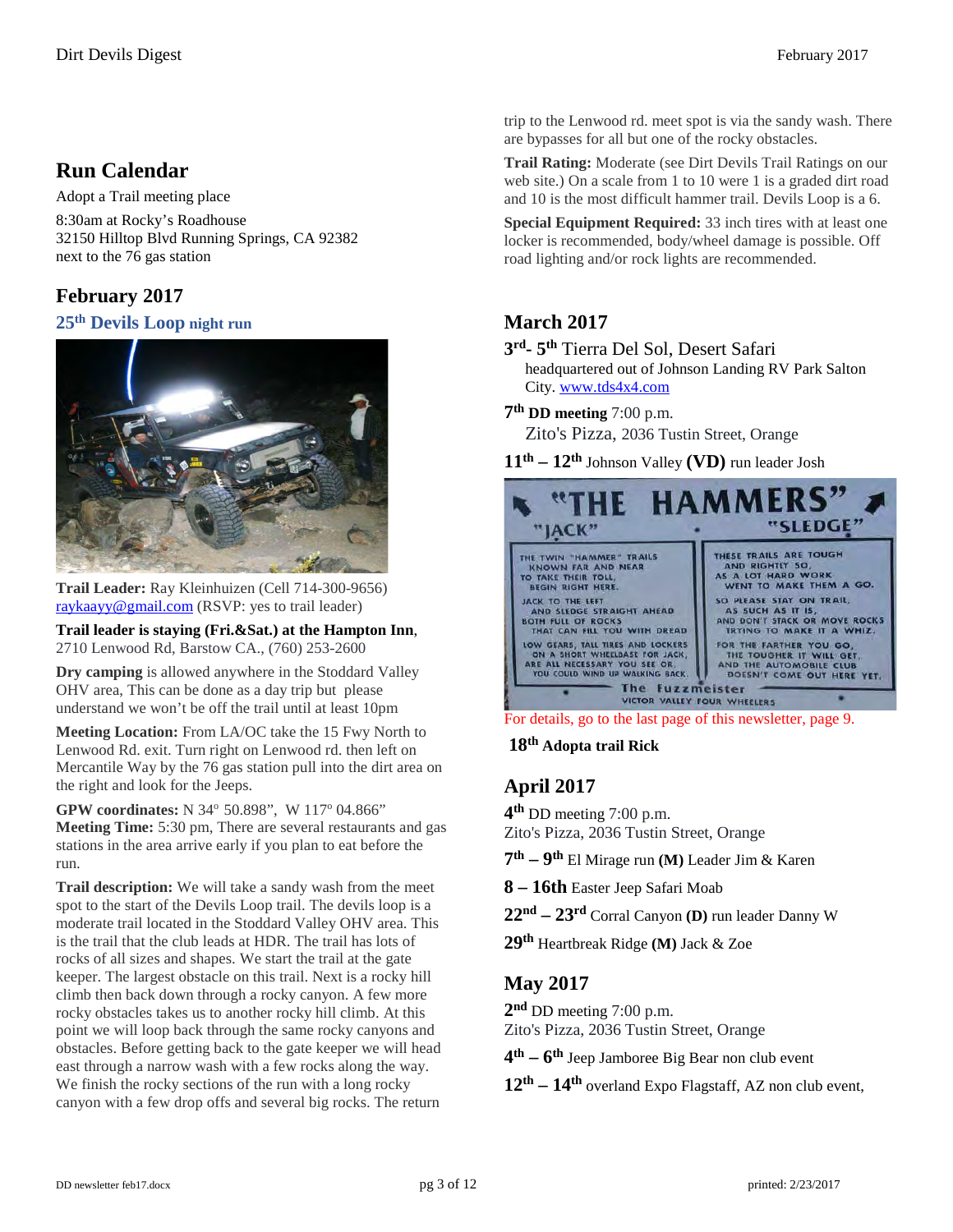**13th** adopta trail Roy (may change because of Jeep Jamboree)

**14th** Mothers Day

**20th** HDR pre run run **(M)** leaders Ray & Danny

**26th – 29th** High Desert Round up many organized runs from E to D Slash X Café Barstow CA <http://cal4wheel.com/events/hi-desert-round-up>

## **June**

**3rd** Adopta Trail run leader Rick W

**6th** DD meeting 7:00 p.m. Zito's Pizza, 2036 Tustin Street, Orange

**10th** John Bull (D) run leader Jack & Zoe

**18th** Father's Day

**17th - 18th** Forest Fest Big Bear, non club event

**24th** Gold Mtn (D) run leader Mike

## **July**

**4th** Holiday Run run leader Rob R

**11th** DD meeting 7:00 p.m. Zito's Pizza, 2036 Tustin Street, Orange

**27th -30th** Bishop (M) run Leader Ray K

**15th** adopta trail run Leader Josh

**26th – 30th** Jeeper Jamboree Rubicon Trail <https://www.jeepersjamboree.com/index.html>

## **August**

**1st** DD meeting 7:00 p.m. Zito's Pizza, 2036 Tustin Street, Orange

**3rd - 6th** Jeeper Jamboree Rubicon Trail <https://www.jeepersjamboree.com/index.html>

**10th – 13th** Sierra Trek cal4wheel event <http://cal4wheel.com/sierra-trek-run-descriptions>

**10th – 13th** Jeep Jamboree Rubicon sponsored by Chrysler <https://jeepjamboreeusa.com/2017-event-schedule/>

**12th** Little John Bull night run (M), leader Jack & Zoe

**18th** Friday off road clinic run leader Mike

## **September**

**5th** DD meeting 7:00 p.m. Zito's Pizza, 2036 Tustin Street, Orange

**8th – 10th** Sherman pass **(M)** run leader Danny W

**23rd – 24th** Anza Borrego mud caves **(E)** Rob R

#### **October**

**3rd** DD meeting 7:00 p.m. Zito's Pizza, 2036 Tustin Street, Orange

**7th** Miller Jeep Trail **(M)** run leader Rete

**13th - 14th** ODF, Operation Desert Fun <http://cal4wheel.com/events/operation-desert-fun>

**19th – 22nd** Death Valley **(M)** run leader Rick

**28th,** 2018 run planning

#### **November**

**3rd – 4th** Colosseum (E) run leader Mike

**7th** DD meeting 7:00 p.m. Zito's Pizza, 2036 Tustin Street, Orange

**10th – 13th** Panamint Valley days near Trona & Ballarat a cal4wheel event, many organized runs from easy to difficult. <http://cal4wheel.com/events/panamint-valley-days>

**18th** Motino Wash (D) & Rattlesnake Canyon (E) run leaders Josh & Roy

#### **December**

**5th** DD meeting 7:00 p.m. Zito's Pizza, 2036 Tustin Street, Orange

**8th – 10th** Calico run **(D)** Leader Ron

**16th** Christmas Light Run run leader Rod & Dave

# <span id="page-3-0"></span>**Club info**

## <span id="page-3-1"></span>**January Guest**

Chris Borza '02 Wrangler 2nd visit Baruch Smith '17 JK Unlimited Dan Nunley '95 YJ Brian Hewitt '13 Jeep Scott & Linda Tokar

## <span id="page-3-2"></span>**New Members**

Justin Frew '14 Willys JP Mark and Vanessa Medina '17 JK Unlimited Van and Sherry Richardson 2014 JKUR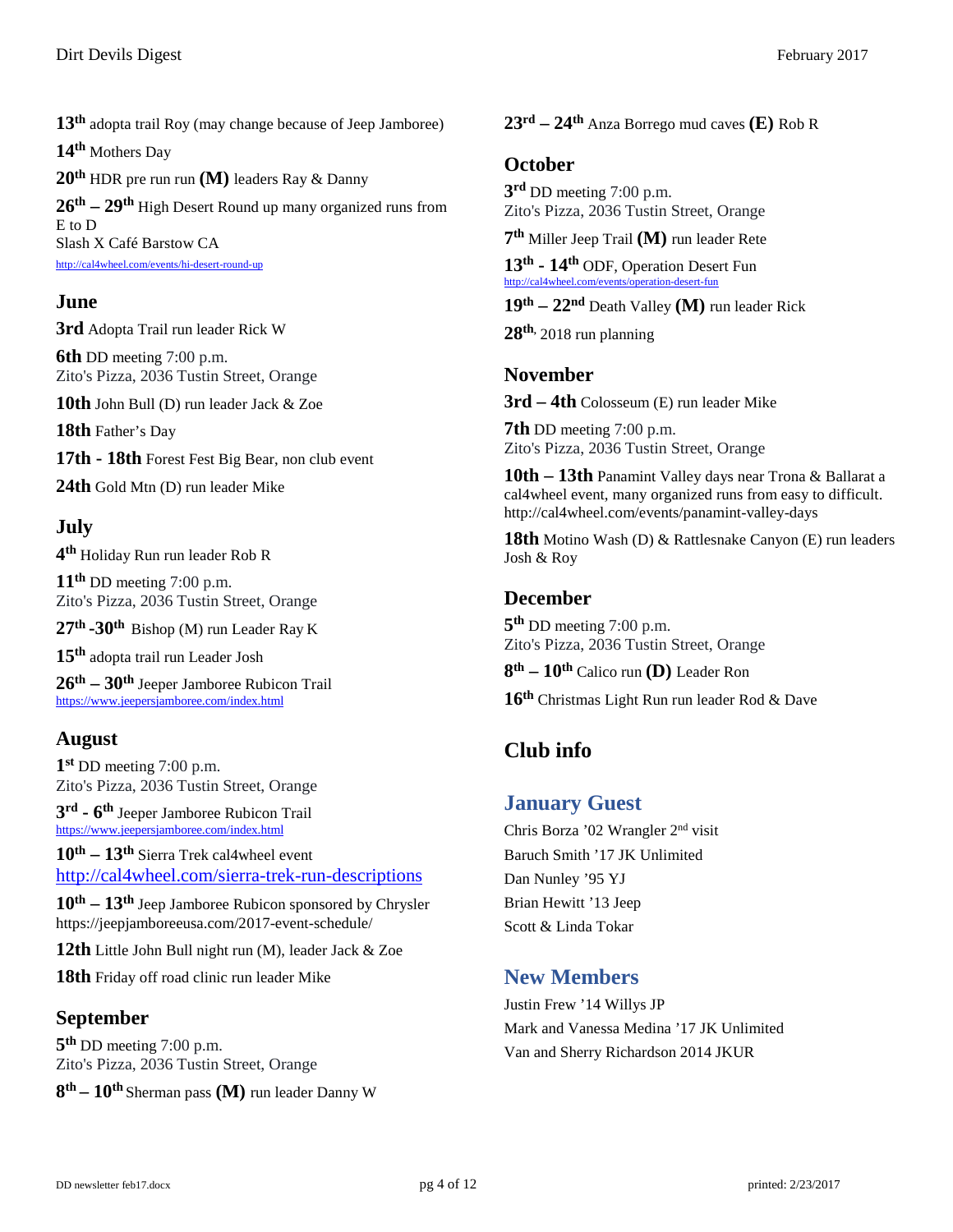## **Meeting Place**

First Tuesday each month, 7:00 p.m.

Zito's Pizza, 2036 Tustin Street, Orange, CA 92865 [\(714\) 974-6191](tel:%28714%29974-6191) 

Corner of Tustin Street and Meats Streets (drive west on Meats and find plenty of parking in the rear of the restaurant with DIRECT ACCESS to the Meeting Room) [www.zitospizza.com](http://www.zitospizza.com/)

## <span id="page-4-0"></span>**Club officers**

**President:** Mike Wallace prez@dirtdevils.org **Immediate past president:** Ray Kleinhuizen [kkfusedglass@roadrunner.com](mailto:kkfusedglass@roadrunner.com)  **Vice President:** Chris Johnson vprez@dirtdevils.org **Secretary:** Cheryl May: secretary@dirtdevils.org **Treasurer:** Dave Jones: sportsadvantage2001@yahoo.com **Web Master:** Chris Slaughter: [webmaster@dirtdevils.org](mailto:webmaster@dirtdevils.org) 

**Adopt a trail chairmans:**  Josh Bleijenber[g jbleijenberg@gmail.com](mailto:jbleijenberg@gmail.com) 

**Newsletter:** Ron Webber[: ronjp@outlook.com](mailto:ronjp@outlook.com) 

**Hospitality:** Emi Webber: [emiwebber@hotmail.com](mailto:emiwebber@hotmail.com) 

**Safety Committee:** Bill Smith:

**Run Coordinator:** Rick Walter rundude@dirtdevils.org

#### **Emergency response team coordinator:**

Rick Walter rundude@dirtdevils.org the emergency response team makes themselves available to help with our adopt a trail, Dish Pan.

CAL4 wheel reps: Jesse May and Keith Graham

## **Emails:**

If it is necessary to make a general announcement to fellow dirt devils send an email to [members@dirtdevils.org](mailto:members@dirtdevils.org) and the web master will forward.

## **Post office box:**

Dirt Devils of So Cal 960 N Tustin #120 Orange, CA 92867

## **Club membership**

| Membership dues: |  |
|------------------|--|
|                  |  |
|                  |  |
|                  |  |
|                  |  |

CAL4WD permanent member ............................\$675.00

CAL4WD permanent member 12 installments of...\$56.25

<http://cal4wheel.com/>

#### **Web site news**

Chris webmaster reporting last month we had 2,410 unique visitors Chris posted 256 kmz trail files on the web site

#### **Adopt a Trail**

The Dirt Devils Adopt A Trail is: Dishpan Springs Trail (3N34)

**Dishpan Springs** Trail can be found in the San Bernardino National Forest near Lake Arrowhead. The Dishpan Springs Trail is one of the toughest and most popular trails in the SBNF.

**The West entrance:**

2N26Y is N34° 16.198 W117° 08.258.

**The T6 Bridge:** N34° 16.106 W117° 07.745. **The East entrance:**

3N16 is N34° 15.663 W117° 05.116.

**Meeting place**  8:30am at Rock Road House 32150 Hilltop Blvd Running Springs, CA 92382 next to the 76 gas station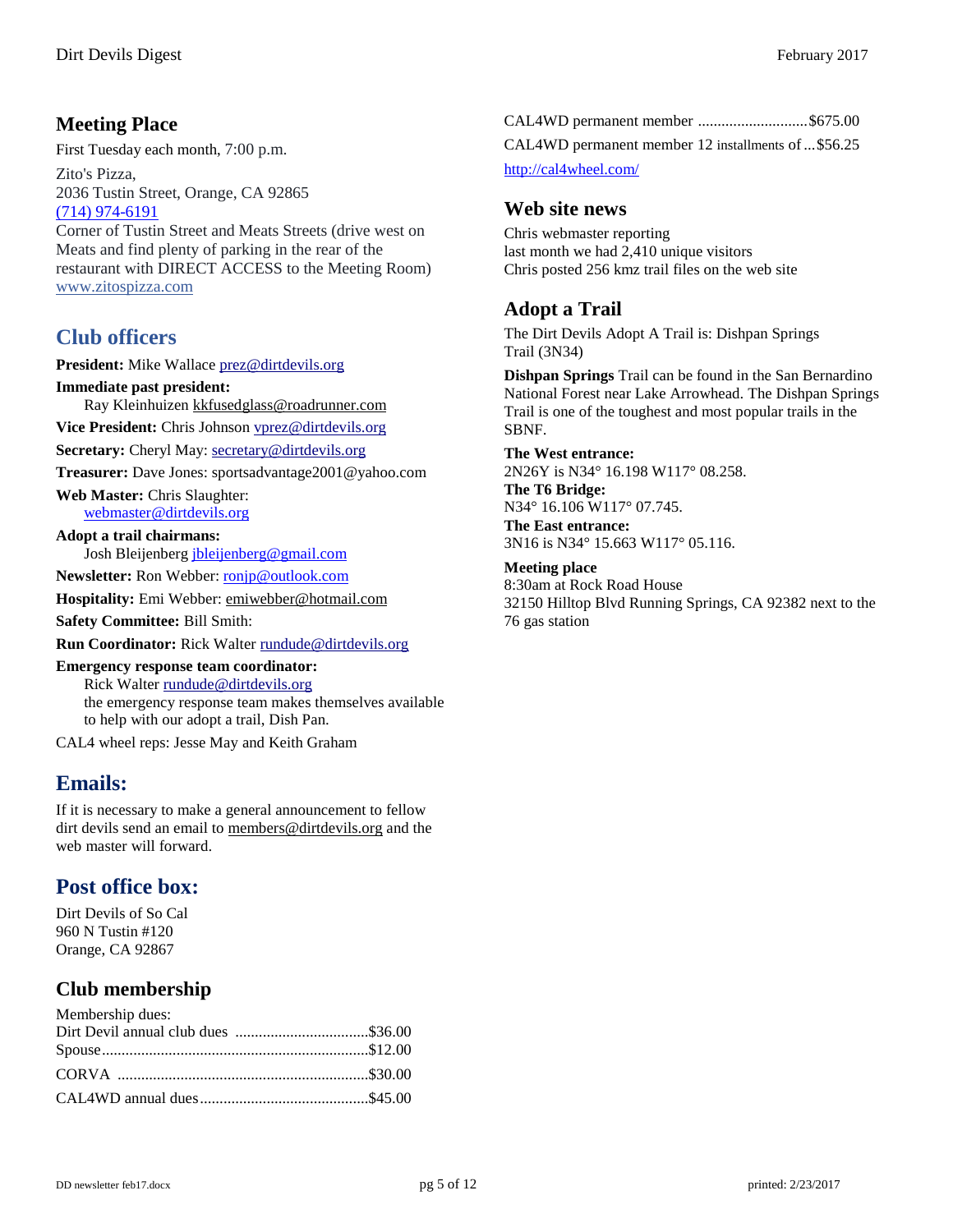## **DD HAM's**

| 1.<br><b>Scott Beggins</b>  | KJ6KBG        |
|-----------------------------|---------------|
| 2.<br>Paul Coursey          | KJ6NNG        |
| Tim DeBolt<br>3.            | KK6TRM        |
| <b>James Ettinger</b><br>4. | KK6UYU        |
| 5.<br>Roy Flansburg         | KJ6EVM        |
| Keith Graham<br>б.          | KF6LZA        |
| Sandy Graham<br>7.          | KF6SBF        |
| <b>Steve Hendry</b><br>8.   | KK6UYW        |
| 9. Chris Johnson            | KK6SAJ        |
| 10. Pete Johnson            | KM6ARI        |
| 11. Dave Jones              | KK6SAH        |
| 12. Linda Jones             | KK6SAI        |
| 13. Cheryl May              | KF6WNG        |
| 14. Al Ramsden              | KF6BCJ        |
| 15. Chris Slaughter         | <b>KK6TMR</b> |
| 16. Mike Wallace            | KK6SBC        |
| 17. Rob Wallace             | KK6UZA        |
| 18. Rick Walter             | KJ6NME        |
| 19. Ron Webber              | KM6ANT        |
| 20. Mel Nix                 | KK6SMI        |
| 21. Rob Rien                | KM6GOT        |
| 22. Karen Rien              | KM6GOS        |

## <span id="page-5-0"></span>**First aid kit tracking**

#### **FA #1 (red, blue backpack)**

Ray Kleinhuizen devils loop Mike Wallace Calico Josh Bleijenberg Ray Kleinhuizen Josh B Danny Ward

#### **FA #2 (Orange canvas bag)**

Rob R Anza, Holcomb Mike Rick Walter Jack & Zoe Roger Danny Ward

#### **FA #3 (Orange canvas bag)**

Josh B Johnson Valley Chris Johnson cleghorn Dave Jones Chris Johnson Mike Wallace clinic Ray Kleinhuizen Mike Rick Walter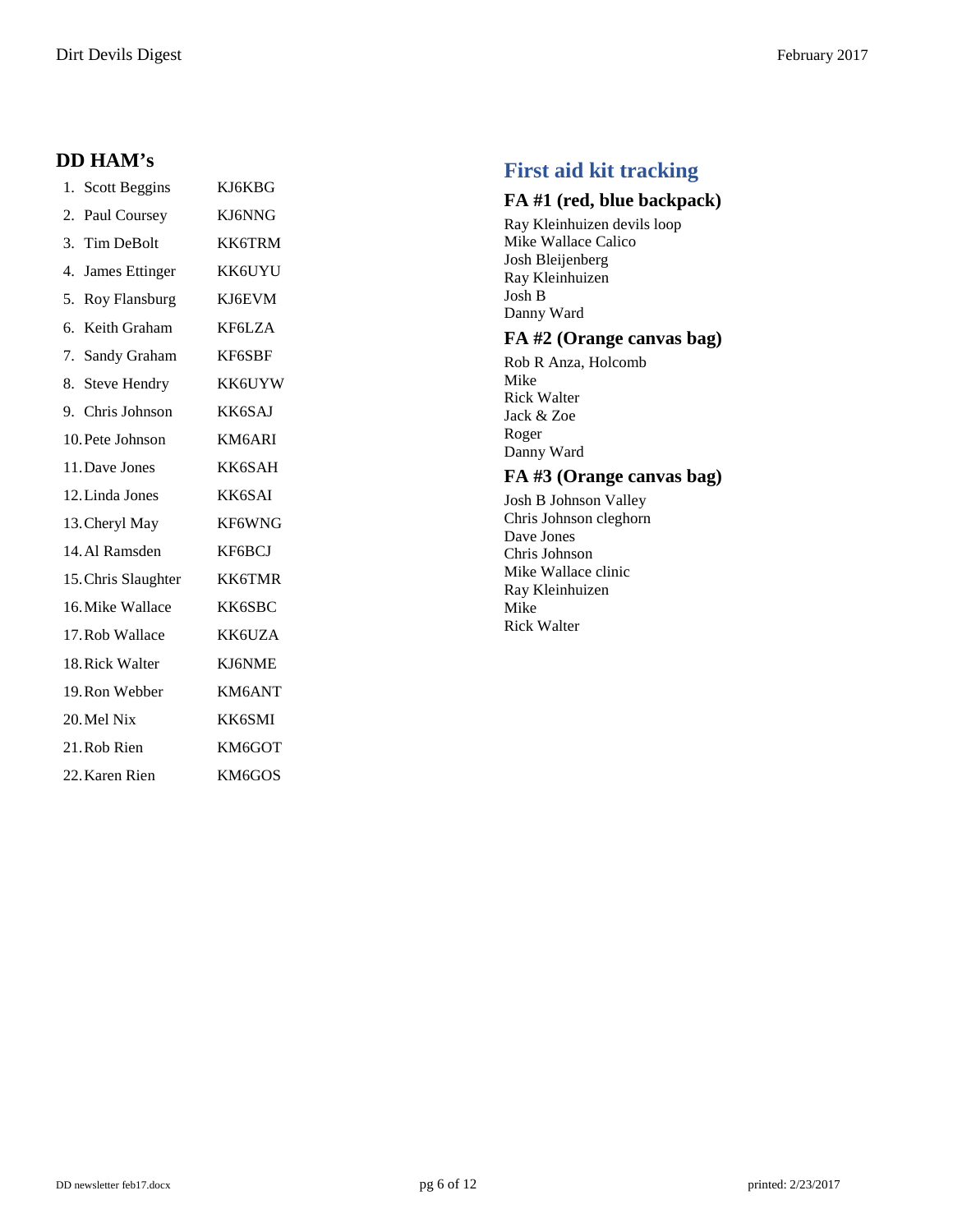#### Dirt Devils Digest February 2017

## <span id="page-6-0"></span>**Cowbells**



**The cow bell rules are:** Cow bells are awarded from air down to air up. If you get stuck and are unable to move under your own power and need the help of a winch or you get strapped from one of your fellow jeepers then you have earned the privilege of hanging the cow bell from your front bumper. You must leave the cow bell on the front of your rig until another Dirt Devil gets stuck. Then you proudly hand it over. While on the trail, not on the highway to the trail.



**Old logo green bell** 

Pete Johnson HDR 5/ 2016 Roy Flansburg adopta trail Mike Zeller Holcomb Creek Feb 2016 Frank Gilliland Claw Hammer Frank Gilliland Holcomb Creek 9/26/15 Josh Bleijenberg Corral Canyon 4/10/15



**Brown bell** 

Terry Gold Mtn Aug 2016 Ray Kleinhuizen El Mirage Terry, Off Road Clinic Jack Sobelman rolled Moab Mar 2016 Rob Holcomb Valley / Gold Fever Suhag Claw Hammer

Frank Gilliland Claw Hammer Bill Smith HDR May25 2015 Tim Debolt Rattlesnake Feb 2015



**Little Blue bell**  Suhag Matina Wash 11/2016 Frank Gilliland 7/16/16 Rick Walter Moab March 2016 Dave Kurt Claw hammer Frank Gilliland Holcomb Creek 9/26/15 Bill Smith HDR May25 2015 winched Bronco on to trailer Gilbert at Corral Canyon 4/10/15



**Mike Maneth memorial bell**  Mark Cleghorn 1/7/2016 Kevin Davidson 4/2016 Danny W El Mirage Frank Joe at John Bull Danny Ward at El Mirage apr 2016 Ray Kleinhuizen rolled, Motino Wash Mar 2016 James Ettinger Holcomb Creek Frank Gilliland John Bull 6/27/2015 Mike Wallace Corral Canyon 4/10/15 James Ettinger Claw Hammer 1/10/15.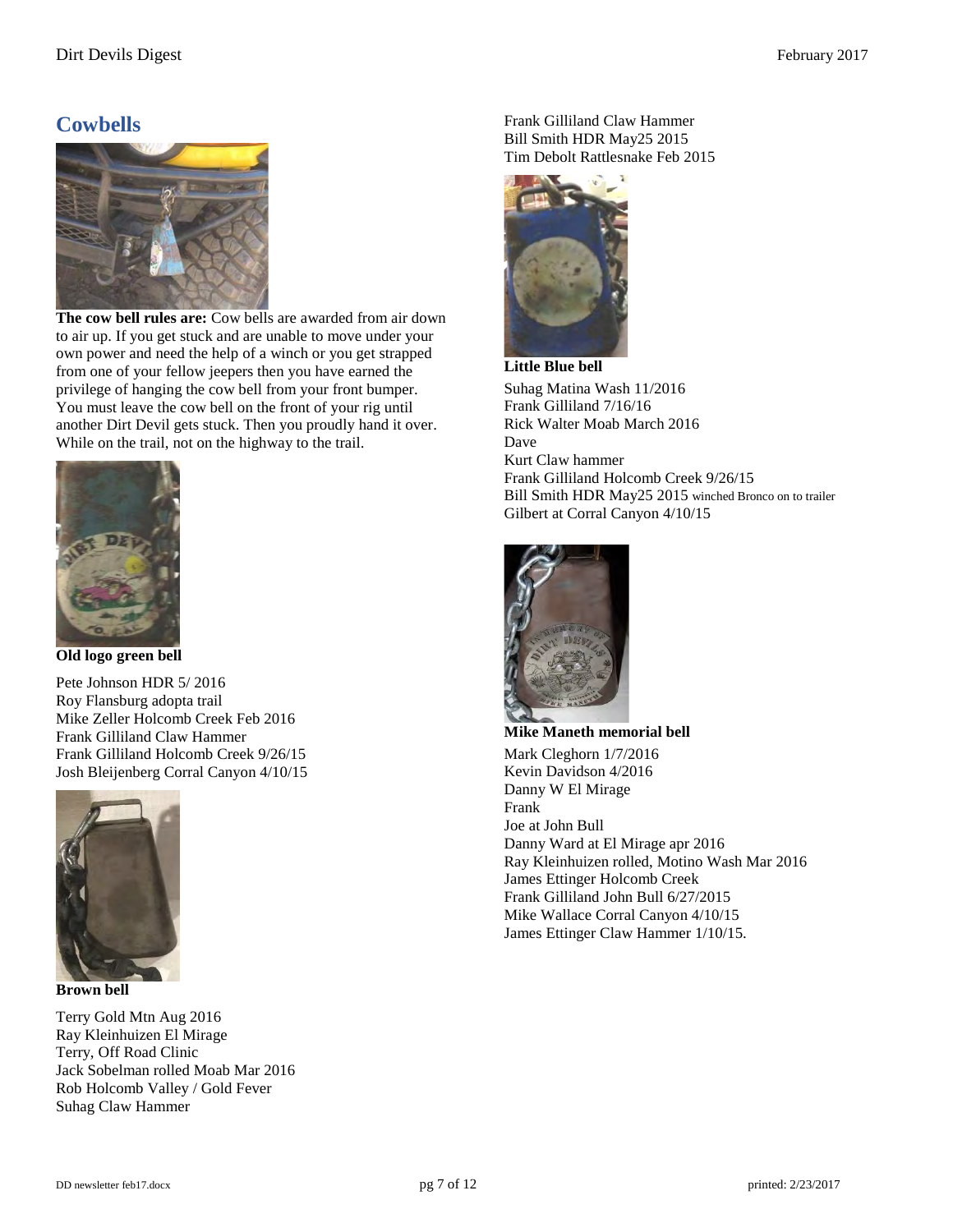# Dirt Devil Accessories



## Dirt Devils accessories

<http://www.dirtdevils.org/>

| Item                       | Price | Qty order   Extended price |
|----------------------------|-------|----------------------------|
| <b>Round Stickers</b>      | 15.00 |                            |
| Whip flags $8"$ x $12"$    | 25.00 |                            |
| Large flags $3' \times 5'$ | 70.00 |                            |
| Caps                       | 20.00 |                            |
| Caps camo                  | 22.00 |                            |
| T shirt short sleeve       | 20.00 |                            |
| T shirt short sleeve camo  | 28.00 |                            |
| *Sweatshirt                | 35.00 |                            |
| **T shirt long sleeve      | 24.00 |                            |
|                            |       |                            |
| Total                      |       |                            |

Limited edition embroidered patches \$3. and \$4. See Emi at meeting.

[emiwebber@hotmail.com](mailto:emiwebber@hotmail.com) / checks payable to Dirt Devils

\* Out of stock / \*\* Limited inventory

File: DD accessories order form.docx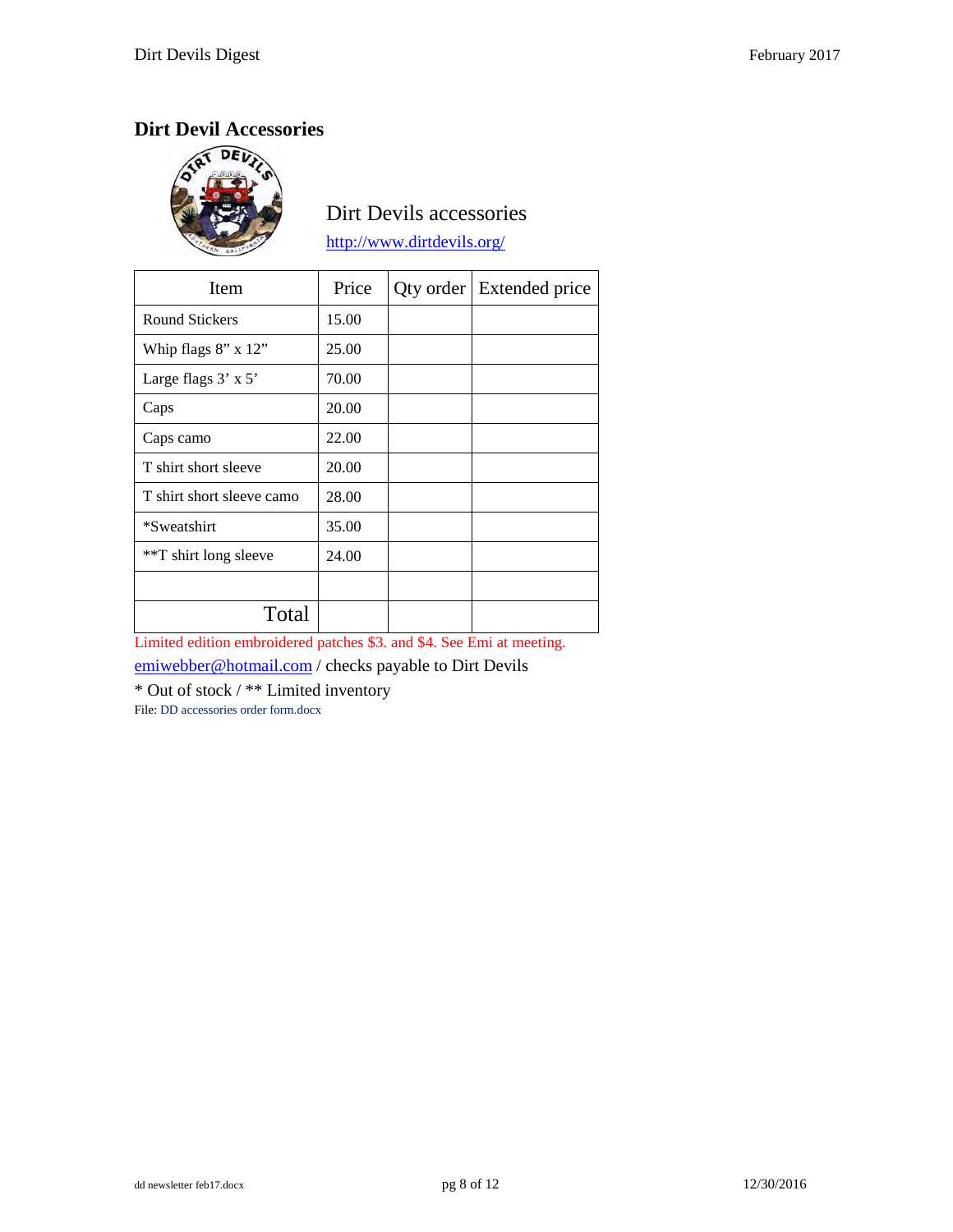#### HAMM JACK' THESE TRAILS ARE TOUGH THE TWIN "HAMMER" TRAILS **AND RIGHTLY 50** KNOWN FAR AND NEAR AS A LOT HARD WORK TO TAKE THEIR TOLL, WENT TO MAKE THEM A GO. BEGIN RIGHT HERE. SO PLEASE STAY ON TRAIL. JACK TO THE LEFT AS SUCH AS IT IS, AND DON'T STACK OR MOVE ROCKS AND SLEDGE STRAIGHT AHEAD **BOTH FULL OF ROCKS** THAT CAN FILL YOU WITH DREAD TRYING TO MAKE IT A WHIZ. LOW GEARS, TALL TIRES AND LOCKERS FOR THE FARTHER YOU GO ON A SHORT WHEELBASE FOR JACK, THE TOUGHER IT WILL GET ARE ALL NECESSARY YOU SEE OR, AND THE AUTOMOBILE CLUB YOU COULD WIND UP WALKING BACK. DOESN'T COME OUT HERE YET. The **Fuzzmeister** VICTOR VALLEY FOUR WHEELERS

<span id="page-8-0"></span>**Johnson Valley Hammer Trails and camping trip** 

**When**: March 11,12 2017- Camping Friday & Saturday night with scheduled runs Saturday and Sunday

**Where**: Johnson Valley OHV (THE HAMMERS)

**Campsite/ Run meeting location**: Campsite @ Valley Vista Airport (Landers). Daily runs will stage here at 9AM and depart @ 9:30 AM. *(DO NOT DRIVE ON ANY AIRPORT PROPERTY AT ANY TIME)* more info below.

**Coordinates**: 34.337231, -116.579934



**Trip description**: There are a couple of options if you choose to join us for this trip. I will be leading two trails in hammer town. Claw hammer trail on Saturday, and Sledge hammer on Sunday. More on both of these below. There are some easier trail options in the area if you would like to go out and explore. The area has a lot to offer if you just want to come out and camp with some good people and check it out. I have included details about the camp site and lodging options below.

**Area and trail descriptions**: Hammer town and the trails in this area are HARD! Very HARD! These trails I have chosen are both short and considered to be some of the easier trails for this area, but make no mistake, this is a whole different level. Body damage and breakage is very possible even probable. We had 3 of 5 vehicles use their winches last time we ran Claw hammer but nobody got any damage. The time before some of our larger vehicles did take some dings but no breakage. As a result, I am going to limit the number of vehicles on these trails to 12 and ask that you RSVP directly to me. I will probably ask you questions about experience and vehicle build as I want to be sure you are prepared for the level of trail we are going to run. Please don't take it personal, I just want to get to know who I'm guiding through. There are a ton of videos on youtube for both of these trails and I would encourage you to watch some to acclimate yourself. I have attached a couple of links below that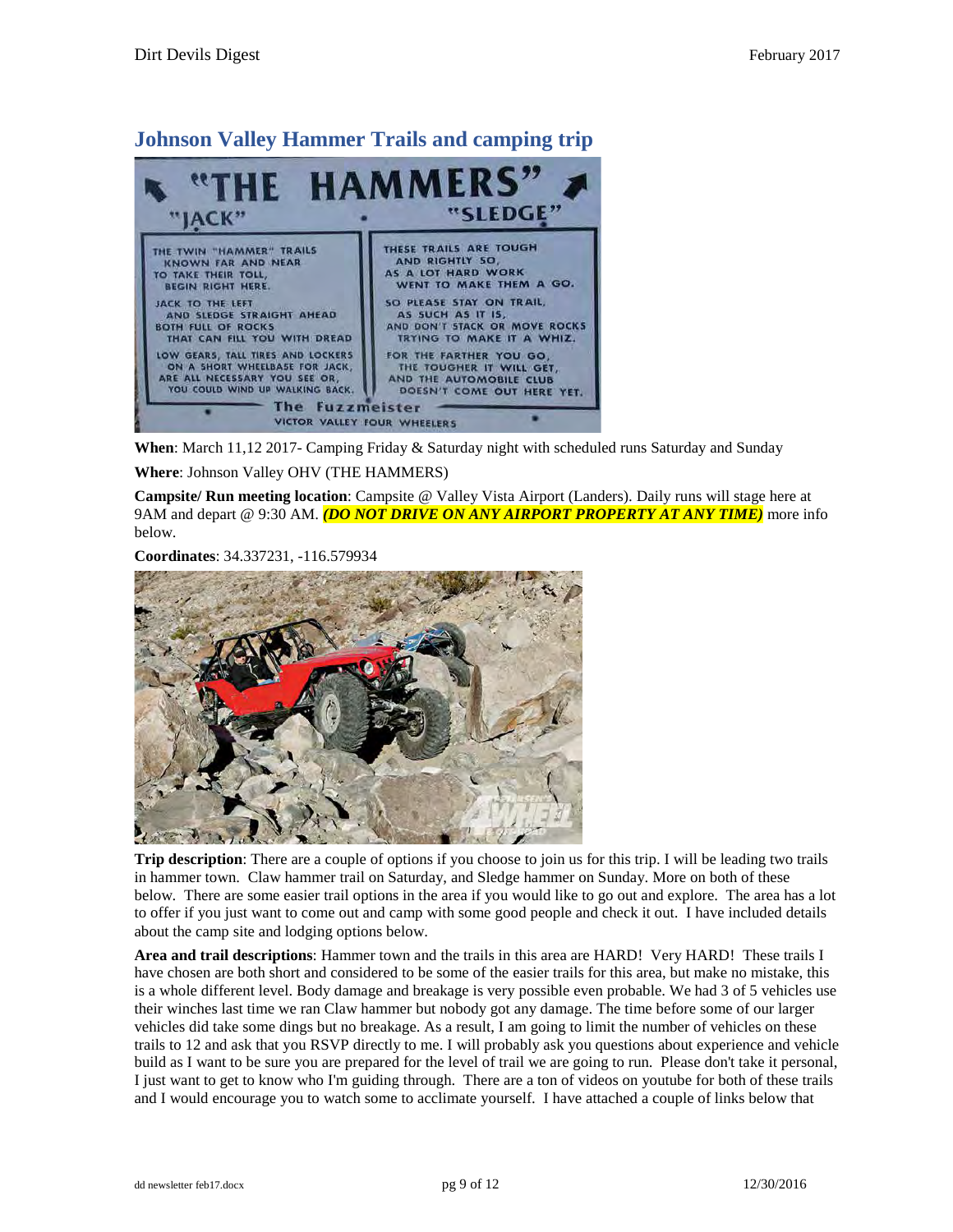#### Dirt Devils Digest February 2017

include a detailed write up on the area as well as some videos that seemed fairly accurate in their representation. Try to picture yourself on those obstacles in your Jeep and ask yourself if this is something that you want to try. That being said, I don't want to scare you, they are REALLY Fun! We have done Claw Hammer as a club run with about 12 vehicles and it went very well. A couple of people turned back but most made it thru unscathed and we finished before dark. This area is like an off-road playground and if you have never been there. You should really check it out. There are continuous talks about closures and limited use of this area and who knows how long it will be open. It is an amazing resource. Rattlesnake canyon and Mattina wash trails are also close by and would be a good alternative if you are into the camping weekend. I can help you find your way, but I will not be running those trails on this trip.

**Hammers trail map (Dirtopia):** [http://www.dirtopia.com/wiki/File:Johnson\\_Valley\\_Trails.JPG](http://www.dirtopia.com/wiki/File:Johnson_Valley_Trails.JPG)

**Four wheeler mag guide to the hammer trails:** <http://www.fourwheeler.com/events/131-9903-guide-to-the-hammers/>

<https://www.youtube.com/watch?v=-vMFHt3VpXk> (sorry for the music) <https://www.youtube.com/watch?v=8rvN11IyZZQ>

**Saturday (3/11/17): Claw Hammer:** Meeting @ 9, Departing @ 9:30 AM. This is the easier of the two trails. **Sunday (3/12/17): Sledge Hammer:** Meeting @ 9, Departing @ 9:30 AM. One of the original trails in the area. It has trail signage and mail box to send for help if you get stuck. HAHA

#### **Difficulty**: D+

**Minimal equipment:** Short wheelbase 35's with front and rear lockers. Long wheel base 35's with both lockers. Full skid plates highly recommended. Expect me to ask you questions about this when you RSVP. Driving experience will be a huge factor here as well. Ultimately preservation of your beautiful Jeep is my goal :)

**Camping details:** This is a private campsite owned by one of our members who is gracious enough to let us use it. It is a about an acre of graded, packed dirt with a couple of vehicles and a shipping container on it. It is located next to Valley Vista Airport. The access road to the camp is a little soft but still accessible trucks and trailers, and large RVs. You can put "Valley Vista Airport" into most GPS and it will either come up with a Yucca or Landers address. But it leads you to the right place. About 2 miles West of Boone Road off 247 is Valley Vista Road. Head south on Valley Vista for 2 miles until you T-bone Quailbush Road at the airport. I will be there and will help direct folks into camp. The camp has the red fire truck, white 5<sup>th</sup> wheel RV and red/ brown shipping container. It's a fun spot, and just a couple miles from the Boone Rd entrance to JV.

#### Again, I need to mention:

**THIS IS AN ACTIVE AIRPORT** (dirt runway) and we are not allowed to drive on it!!!! if you are going to bringing a large and you have to drive across then arrange with Brad Lark (property owner) and or Josh we will spot, otherwise stay off the runway!!!!! This is for your own safety and the pilots safety.

We are going to get a port-a potty rental for the weekend and there are no service hook ups or showers here. We will have plenty of space to spread out and will be very close to the trails though. I could also use some help with firewood if anyone has a resource here. It would be greatly appreciated!

I'd like to get an idea of who will be able to make it and we can talk about food for the weekend. Maybe we can do a pot luck? If you are going to join us for day use please be sure to bring your lunch and plan to eat out on the trail.

**Hotels in the Area:** Best western yucca valley (30 min from camp) [\(760\) 365-3555](tel:%28760%29%20365-3555) There are also options closer but they were questionable so I did not include them in my write up.

**Weather:** TBD. I know if we have any moisture I do not want to run anything in Johnson Valley. They are hard enough when its dry.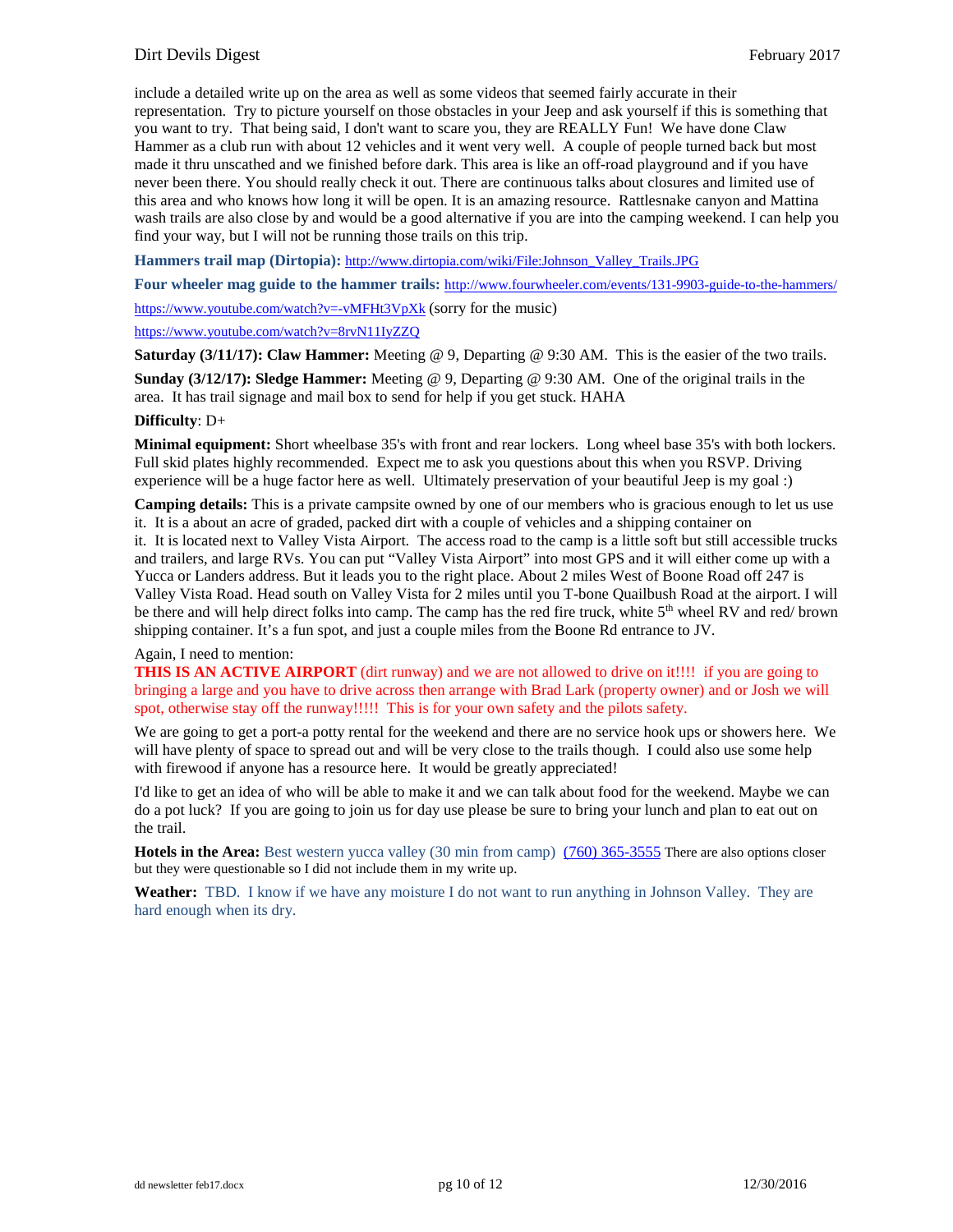#### Dirt Devils Digest February 2017



**View of camp from Brad Lark's airplane, runway is on the left or behind camp area. Yes, that is an airport hanger at the top right.** 

**The dirt road at the bottom of the picture is the entrance to Lark Ranch.**